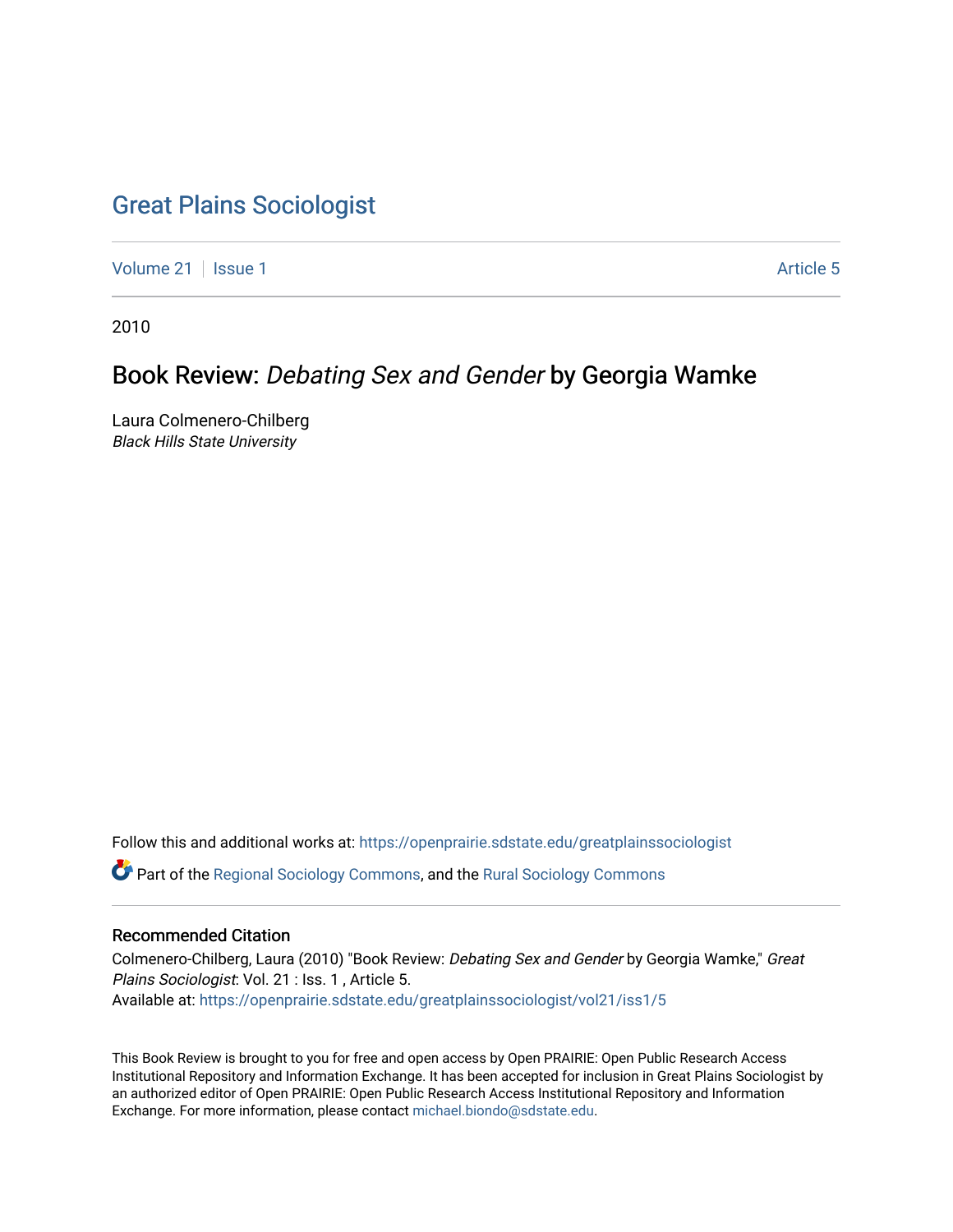## Book Review

 $\overline{a}$ 

# Debating Sex and Gender By Georgia Warnke



Reviewed by: Laura Colmenero-Chilberg

Warnke, Georgia. Debating Sex and Gender. Oxford University Press, 2011, 144 pp., \$19.95 paperback.

Georgia Warnke's *Debating Sex and Gender*, the fifth offering in Oxford University Press's Fundamentals of Philosophy Series<sup>1</sup>, takes as its central focus a continuing concern in feminist scholarship -- the definitional problem between sex and gender.

The first four chapters of this text review the historical debates that have waged on this topic, reviewing the core questions that have arisen in the past fifty years of scholarship in this area. In Chapter One the key question is, "What are the relationships and/or differences between the biologically based and the culturally based gender?" Using the work of Worthman on hormones and Fausto-Sterling on bone density, Warnke ends the chapter by pointing out that recent research supports a "reciprocal conception of the causal process" (p. 28) where sex may lead to gender but the reverse may also be true.

 Laura Colmenero-Chilberg, Ph.D.; Department of History and Social Science, Sociology Program, Black Hills State University, 1200 University, Unit 9120, Spearfish, SD 57799-9120; e-mail: laura.chilberg@bhsu.edu

<sup>&</sup>lt;sup>1</sup> Other texts in this series include *Biomedical Ethics* by Walter Glanno;, *Mind: A Brief introduction* by John R. Searle; A Contemporary Introduction to Free Will by Robert Kane, and Political Philosophy by A. John Simmons.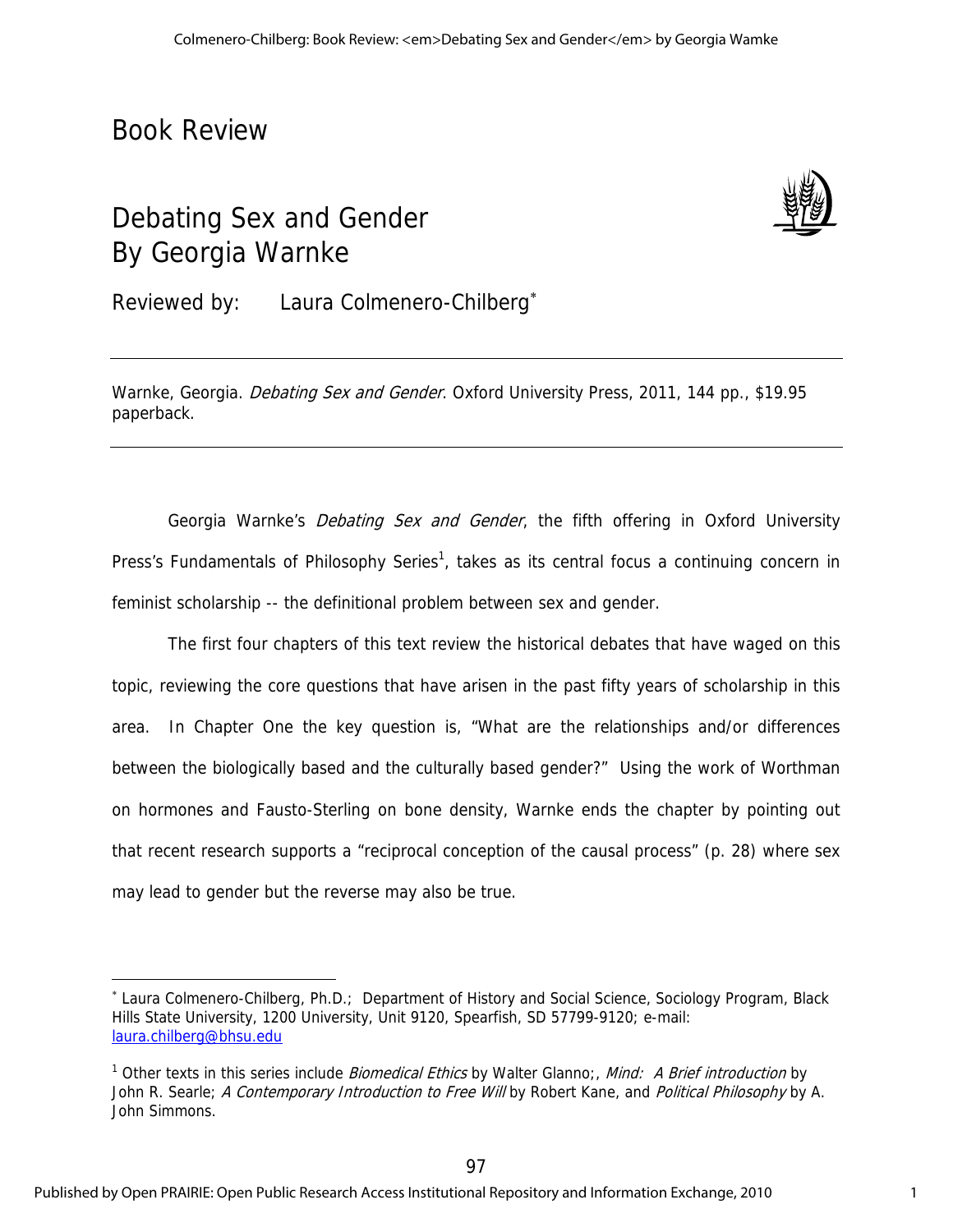Chapter Two begins with the stark binary attitude most western cultures have about gender and then moves onto discussing how intersexed individuals have fit into these social systems as well as how other cultures have created social space for a variety of different gendered identities including *berdache, hijras* and American transgendered people. Warnke suggests, "Perhaps, however, we would do better to conceive of both sex and gender as bell curves rather than as absolutes" (p. 51).

Chapter Three focuses on the idea of gender as both performance and performative, beginning with the work of Harold Garfinkel and the "Agnes" research and moving onto more contemporary theorists such as Judith Butler and her discussion of the necessity to move beyond the heteronormativity of much of the modern investigations into gender.

Chapter Four finishes the review of past scholarship on gender by discussing the attempt to broaden feminist inquiry beyond its initial white, middle class base into gender's intersections with race, class, etc. Warnke looks to the work of scholars such as Mohanty and Minh-ha who point out our continued habit of perceiving gender as if it were separate from these other statuses, our failure to understand that "[r]ace is classed and gendered; class is raced and gendered; age is raced, gendered and classed; and so on" (p. 98-99).

In Chapter Five, Warnke pulls together the disparate threads of this issue and considers a broader theory of identity asking us to consider that perhaps "sex and gender are simply ways of understanding who we and others are and, as such, that they must conform to the conditions of understanding" where "our understandings of meaning and context reciprocally constitute each other" (p. 119).

Coherent and well-written, this relatively short text is a useful summary of the key points that are involved in this debate. Warnke's writing style is easily understandable.

98